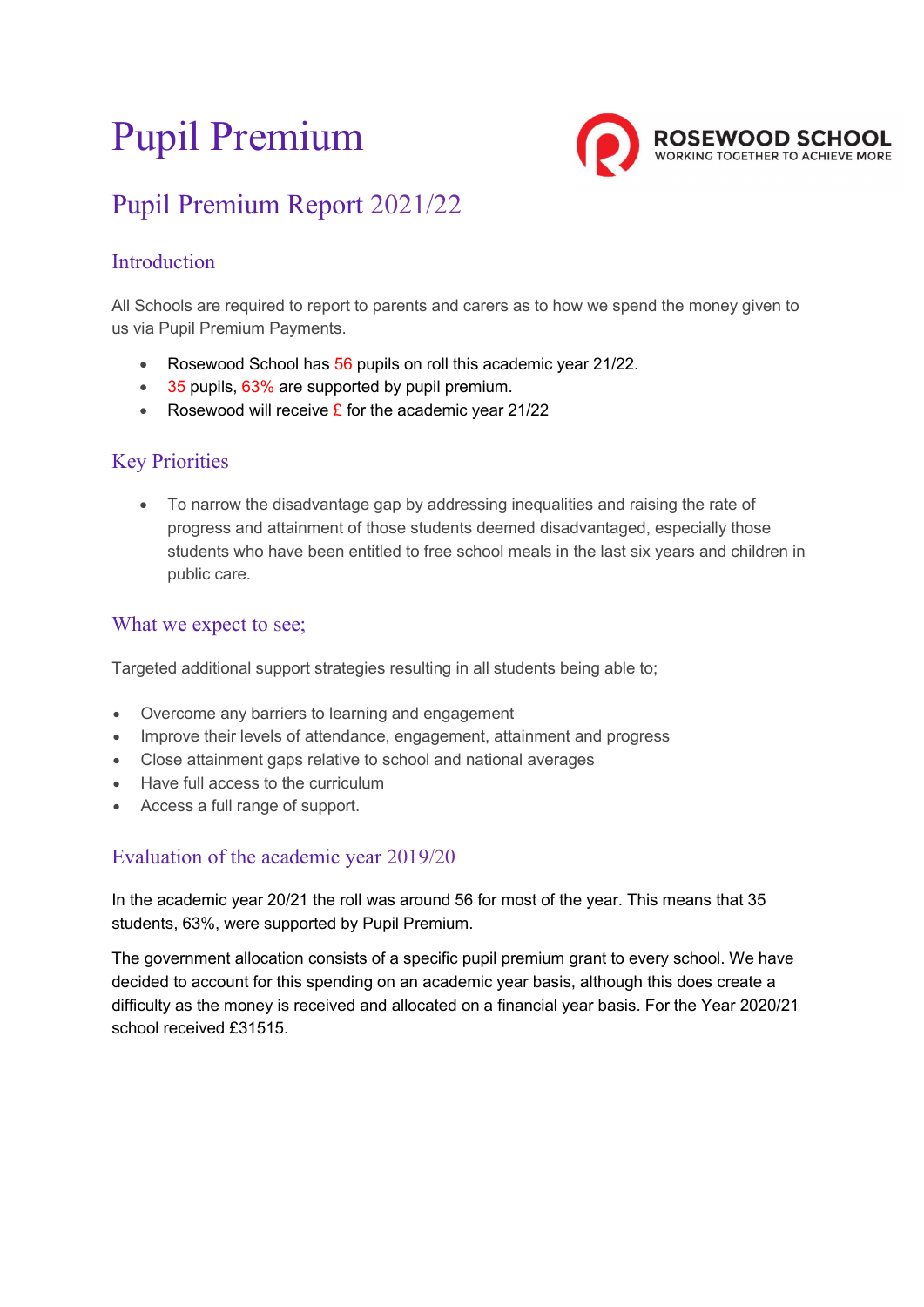The expenditure of £31,515 was broken down as follows:

| <b>Category of Support</b>                                                                                                               | <b>Allocation</b>                       | Approx number of<br><b>Disadvantaged Children</b> | <b>Contribution</b><br>towards costs | <b>Cumulative Total</b><br><b>Spend</b> |
|------------------------------------------------------------------------------------------------------------------------------------------|-----------------------------------------|---------------------------------------------------|--------------------------------------|-----------------------------------------|
| Metacognition and self-regulation strategies (Alternative Provision, Anger<br>Management, Home School Support work and Learning Support. | <b>LSS Assessment and</b><br>Monitoring | 31                                                | £<br>3,400.00                        | £<br>3,400.00                           |
|                                                                                                                                          | Educational<br>31<br>Psychologist       |                                                   | £<br>8,040.00                        | £<br>11,440.00                          |
|                                                                                                                                          | <b>SALT</b>                             | $\Omega$                                          | 363.00<br>£                          | £<br>11,803.00                          |
|                                                                                                                                          | Uniform                                 | 28                                                | £<br>2,000.00                        | £<br>13,803.00                          |
| 1-2-1 Tutoring (personalised timetables, use of TAs, individualised<br>learning/instruction)                                             | Personalised<br>Curriculum              | 18                                                | £<br>6.000.00                        | £<br>19,803.00                          |
|                                                                                                                                          | <b>Alternative Provision</b>            | $\overline{4}$                                    | £<br>3,000.00                        | £<br>22,803.00                          |
| Rewards                                                                                                                                  | Attendance/Behaviour                    | 31                                                | £<br>3,000.00                        | £<br>25,803.00                          |
|                                                                                                                                          | Attendance Intervention                 | 31                                                | £<br>3,000.00                        | £<br>28,803.00                          |
| Assessment for Learning Sports participation and out of school activities                                                                | <b>Music</b>                            | 12                                                | £<br>800.00                          | £<br>29,603.00                          |
|                                                                                                                                          | Camp                                    | 6                                                 | £<br>900.00                          | £<br>30,503.00                          |
|                                                                                                                                          | <b>Breakfast Club</b>                   | 31                                                | £<br>600.00                          | £<br>31,103.00                          |
| Reducing class size Narrowing the gap                                                                                                    | <b>Books</b>                            | 31                                                | £<br>688,00                          | £<br>31,791.00                          |

#### COVID Catch Up Premium

In June 2020 the government announced £1 billion of funding to support children and young people to catch up on missed learning caused by coronavirus (COVID19). This is especially important for the most vulnerable pupils and pupils from disadvantaged backgrounds who we know have been most affected.

School allocations will be calculated on a per pupil basis.

Mainstream schools will get £80 for each pupil from reception to year 11 inclusive.

While schools can use their funding in a way that suits their cohort and circumstances, they are expected to use this funding for specific activities which will help pupils catch up on missed learning. Schools should particularly focus on disadvantaged and vulnerable pupils as we know they have been most affected. Special Schools will get £240 for each place for the 2020 to 2021 academic year:

|                                       | <b>Total Amount</b> | Allocation            | Approx.<br>Number of<br><b>Pupils</b> | Contribution<br>towards Cost | Cumulative<br><b>Total Spend</b> |
|---------------------------------------|---------------------|-----------------------|---------------------------------------|------------------------------|----------------------------------|
| <b>COVID</b><br>Catch-up<br>Autumn 20 | £3,000              |                       |                                       | £3000                        | £3000                            |
| <b>COVID</b><br>Catch-up<br>Spring 21 | £4,000              | Music<br>Therapy      | 31                                    | £4000                        | £7000                            |
| <b>COVID</b><br>Catch-up<br>Summer 21 | £5,000              | Music<br>Therapy      | 31                                    | £3000                        | £10000                           |
| <b>COVID</b><br>Catch-up<br>Autumn 21 | <b>TBC</b>          | Music<br><b>Moves</b> | 10                                    | £2000                        | £12000                           |

Total allocation £12000.00